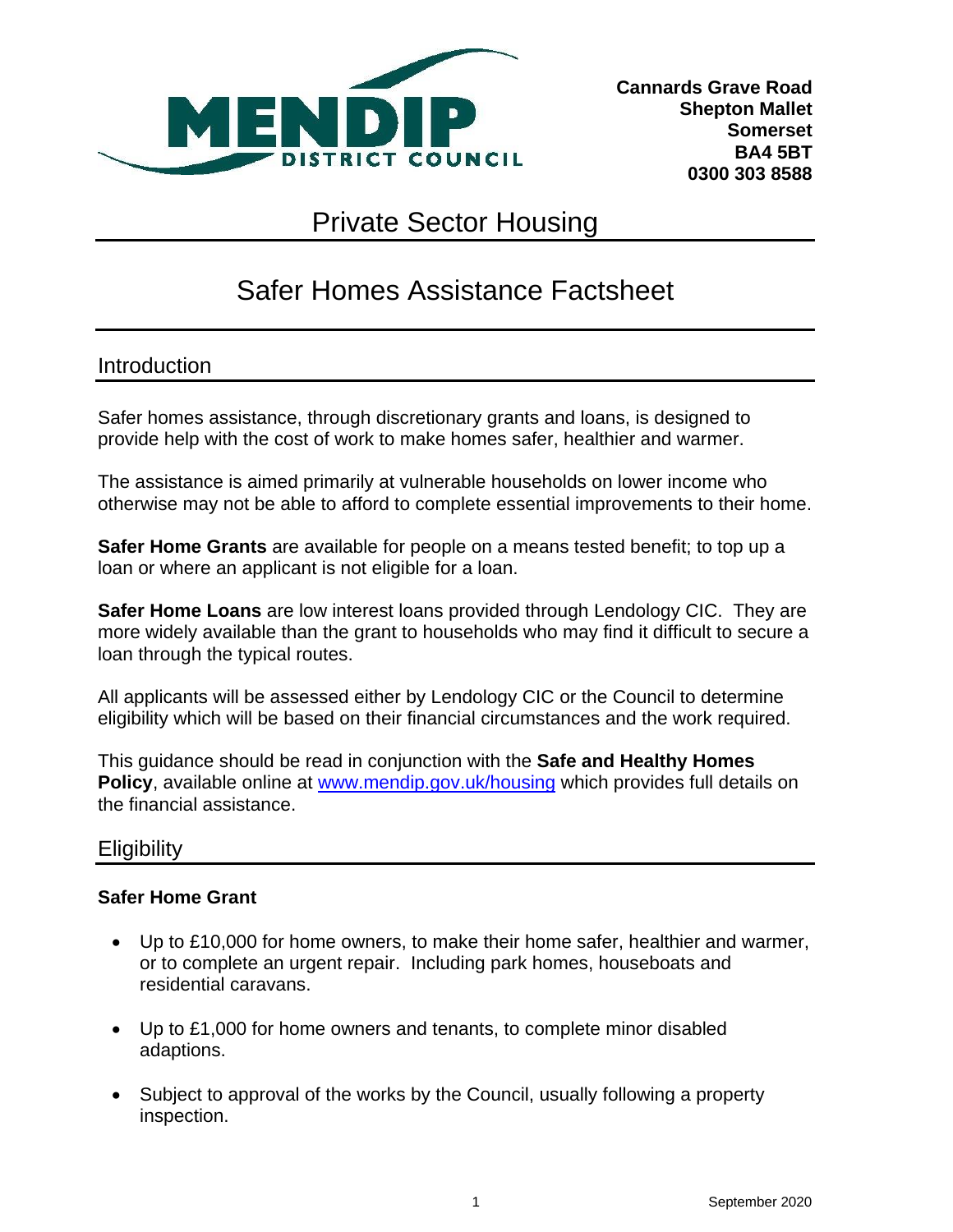- A member of the household must be in receipt of one of the following means tested (passport) benefits:
	- Income Support
	- Income-based Employment and Support Allowance (not contribution-based ESA)
	- Income-based Jobseeker's Allowance (not contribution-based JSA)
	- Guarantee Pension Credit (not Savings Pension Credit alone)
	- Housing Benefit
	- Working Tax Credit and/or Child Tax Credit provided that the annual income for the purposes of assessing entitlement to the tax credit is less than £15,050
	- Universal Credit (this includes any amount of Universal Credit which is being introduced from 2013 onwards as a replacement for working age benefits and tax credits).
	- Council Tax Support (not reduction/discount)
- Applicants must have lived in their home for a minimum of 12 months prior to receiving a grant.
- Tenants must get written permission from their landlord to undertake the works.

A Safer Home Grant is also available to home owners who are not eligible for a loan due to financial hardship, do not meet the loan criteria or have taken out the maximum loan they are eligible for and require a top up, even if not on a means tested benefit.

#### **Safer Home Loan**

- Available from [Lendology CIC](http://www.lendology.org.uk/index.php)
- Up to £25,000 for home owners and private sector landlords and up to £5,000 for owners of park homes, residential caravans and houseboats.
- Available to make homes safer, healthier and warmer including energy efficiency improvements and renewable energy installations.
- Subject to an affordability and eligibility assessment by Lendology CIC and approval of the works by the Council.

# **Conditions**

- The applicant will be expected to get a minimum of two quotes for the work. Where work is urgently required, or is specialist in nature and there are limited suppliers/contractors then by agreement, one quote may be acceptable.
- Grants will be recorded as a local land charge and a proportion may need to be paid back if the property is sold within 5 years. Where a loan is provided, restrictions will be applied by the lender.